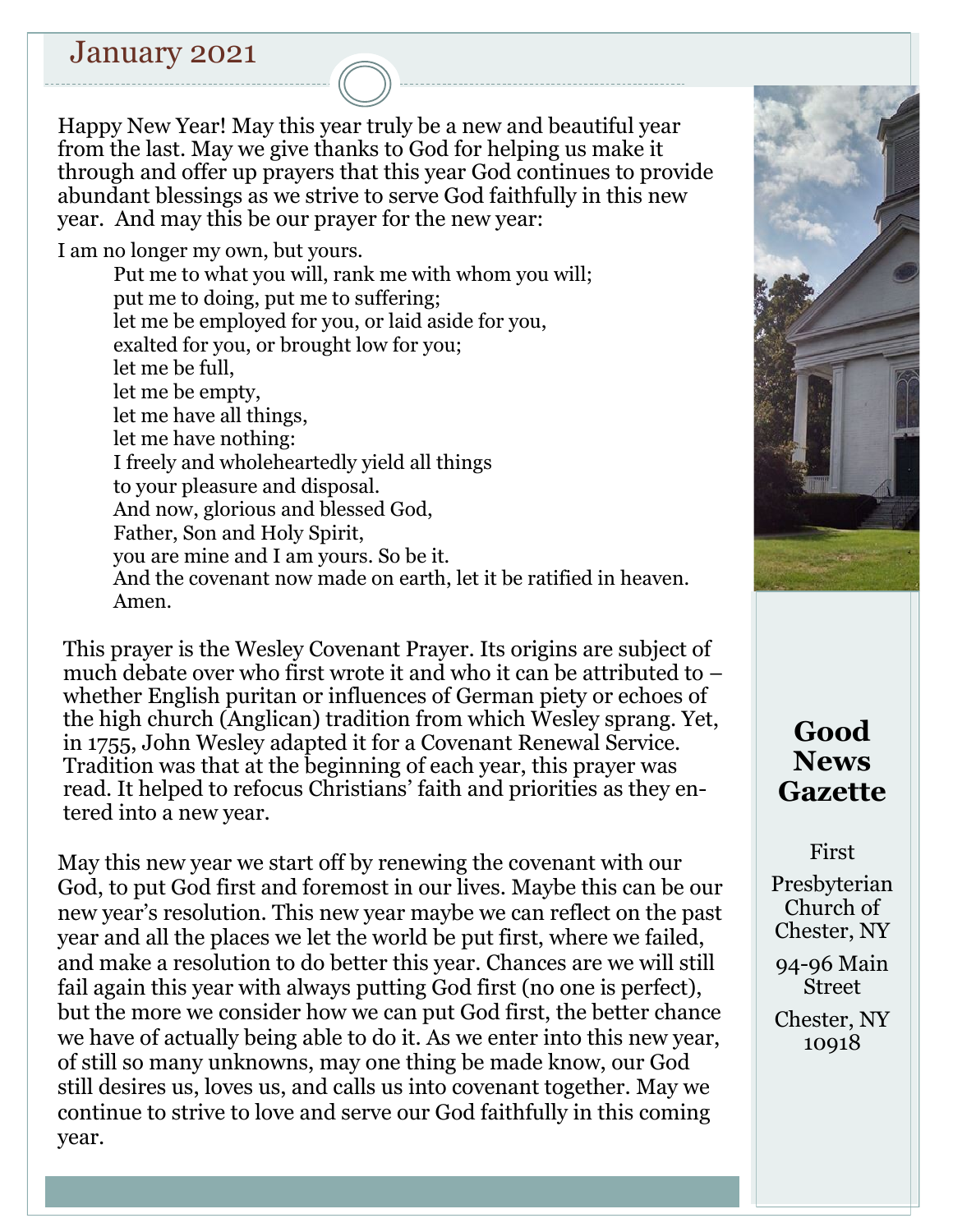

#### **Second Offering**

The Second Offering for January will go towards the second year goal for our capital campaign.

#### **Help Needed**

A local community member has reached out seeking help with his two young children. They are looking for a full-time (40hrs) babysitter/nanny starting at \$20/hour. After 2-3 months the pay will go up to \$22/ hr. If you know anyone who is interested please contact Pastor Erin.

## **Christmas Bazaar**

A HUGE thank you to everyone who helped make our Christmas Bazaar such a success. We were able to raise over \$1700 through your efforts of baking cookies, making crafts, and helping to work the sale. We couldn't have do it without all the help! We look forward to continuing to work on crafts regularly throughout the year and hold a larger craft fair in the fall.

# **Buildings and Grounds Help**

We are in need of a volunteer or a few to help cap off the electric in the CE building attic. We cannot continue with finishing the insulation until this is completed. If you are willing to help, please contact Pastor Erin or James Peterson. Thank you!

# **Capital Campaign Update**

We are about half way through our campaign for the year, the second of our multi-year campaign. We hope to raise another \$20,000 for a new sign, tree removal, manse work, and update the heating system in the CE building (as we fear our 1960s furnace might fail us any day now). To date we have raised about \$8,000 towards the campaign.

## **Per Capita Update**

Per Capita for the new year has remained the same at \$39. We will have more information in the February newsletter and will be taking this up as our second offering in February.

# **Nominating Committee Update**

The nominating committee has been working to determine leadership for this new year, 2021. While they are still waiting for a few responses, it looks like we will have at least one Elder spot open. We ask that you please prayerfully consider if God is calling you for such a time as this to fill this seat, even if just for one year. Please, take time to prayerfully consider this as it is extremely needed during this time. Contact Edna Babcock, Betty Ann Reilly, Matt Van Der Meulen, Janet Writer, or Pastor Erin if you are interested. Thank you for your prayerful consideration!